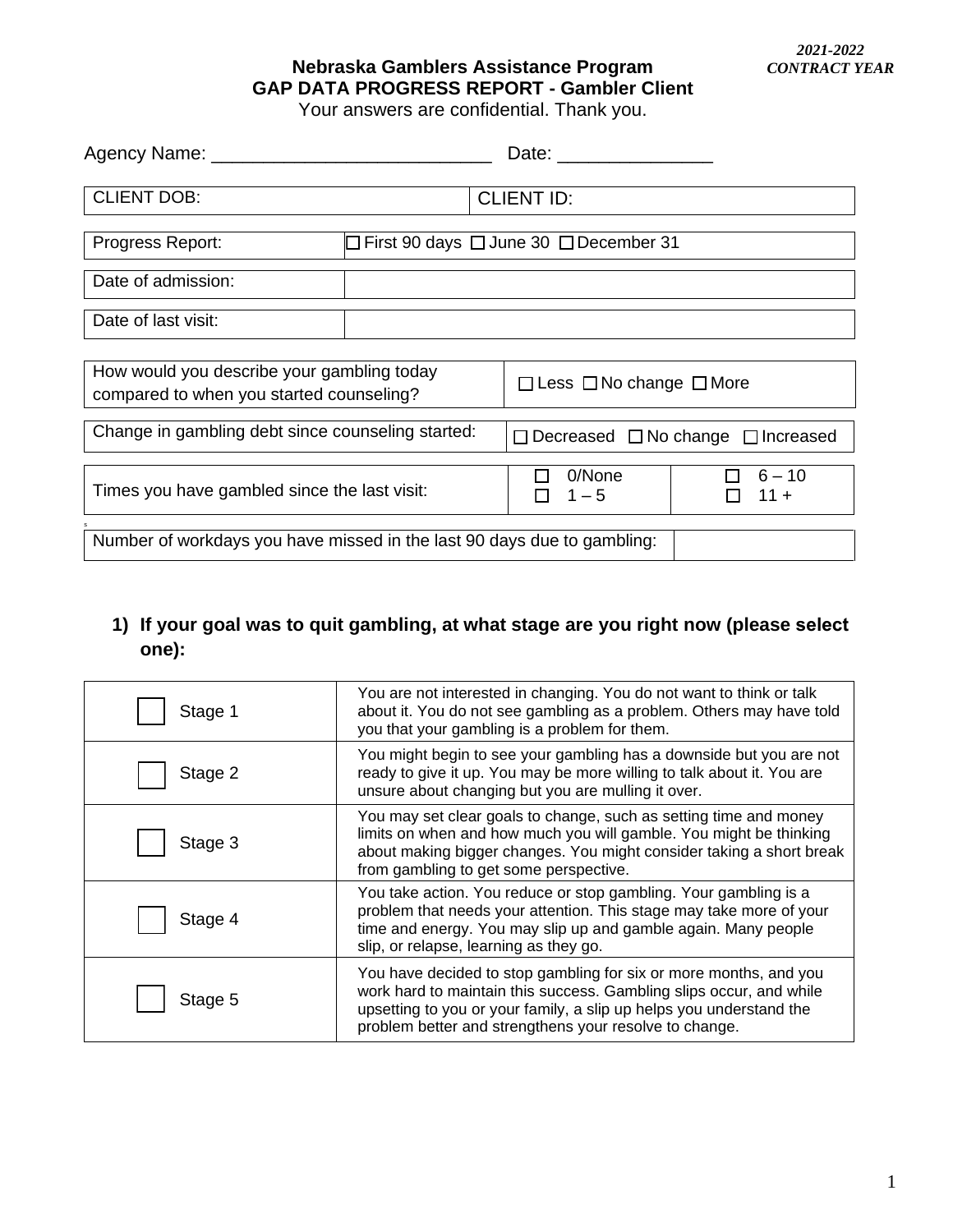## **2) If your goal was to learn to gamble responsibly, did you:**

|                                                                 | Never        | Rarely | Sometimes | Often | Always |
|-----------------------------------------------------------------|--------------|--------|-----------|-------|--------|
| Gamble for entertainment only?                                  |              |        |           |       |        |
|                                                                 |              |        |           |       |        |
| Set a dollar limit and stick to it?                             | Never        | Rarely | Sometimes | Often | Always |
|                                                                 |              |        |           |       |        |
| Set a time limit and stick to it?                               | <b>Never</b> | Rarely | Sometimes | Often | Always |
|                                                                 |              |        |           |       |        |
|                                                                 |              |        |           |       |        |
| Gamble with credit or borrowed<br>money?                        | Never        | Rarely | Sometimes | Often | Always |
|                                                                 |              |        |           |       |        |
|                                                                 |              |        |           |       |        |
| Gamble to win back what you lost?                               | <b>Never</b> | Rarely | Sometimes | Often | Always |
|                                                                 |              |        |           |       |        |
| Treat your loses as the cost of your                            | Never        | Rarely | Sometimes | Often | Always |
| entertainment?                                                  |              |        |           |       |        |
|                                                                 |              |        |           |       |        |
| Expect to lose?                                                 | Never        | Rarely | Sometimes | Often | Always |
|                                                                 |              |        |           |       |        |
|                                                                 |              |        |           |       |        |
| Create balance in your life?                                    | <b>Never</b> | Rarely | Sometimes | Often | Always |
|                                                                 |              |        |           |       |        |
|                                                                 |              |        |           |       |        |
| Gamble as a way to cope with<br>emotional or physical pain?     | Never        | Rarely | Sometimes | Often | Always |
|                                                                 |              |        |           |       |        |
|                                                                 |              |        |           |       |        |
| Become educated about the warning<br>signs of problem gambling? | Never        | Rarely | Sometimes | Often | Always |
|                                                                 |              |        |           |       |        |